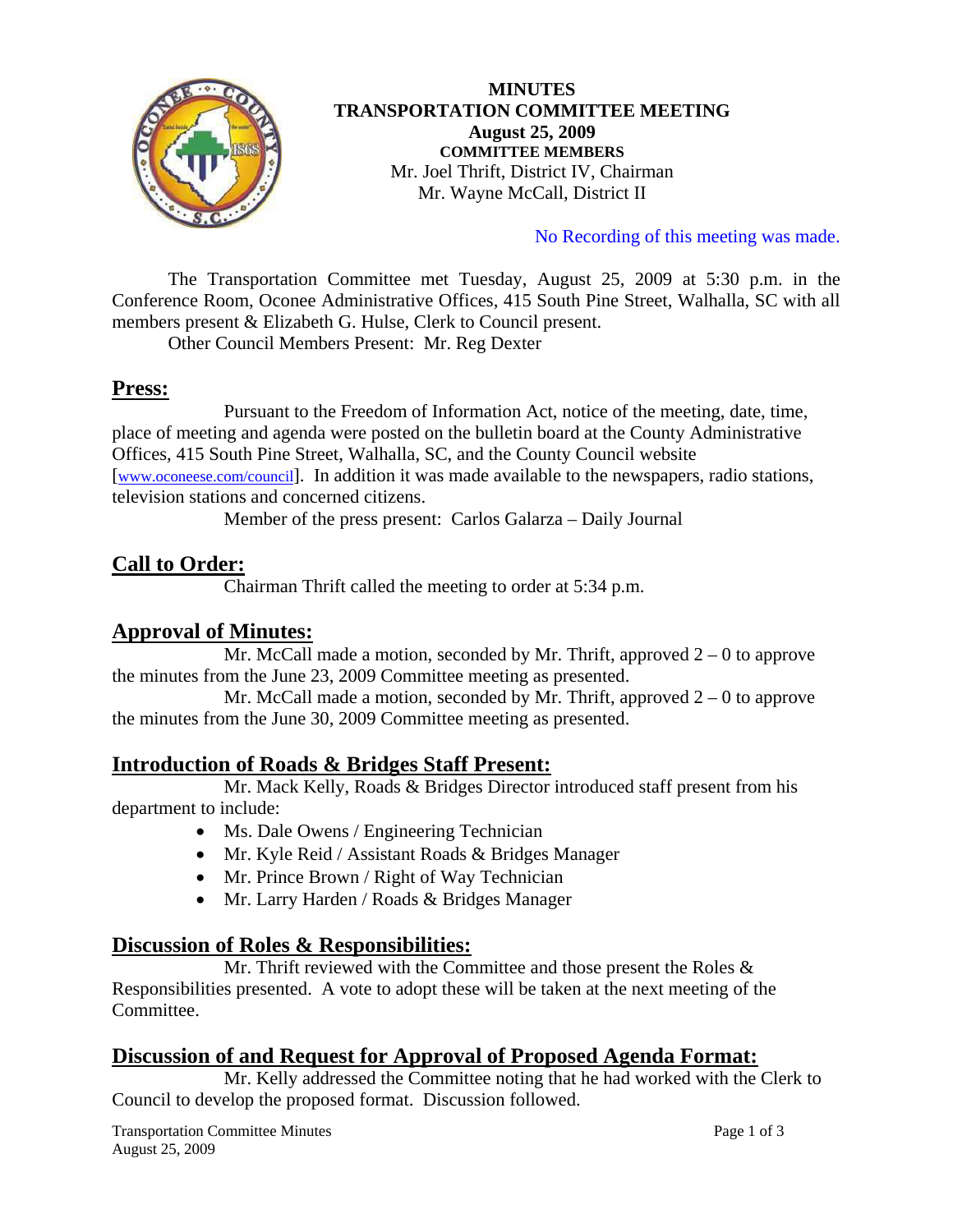Mr. McCall made a motion, seconded by Mr. Thrift, approved  $2 - 0$  to approve the agenda format as presented.

## **Discussion of Frequent Concerns:**

 Mr. Kelly presented a list of current Frequent Concerns and issues encountered by his department and current response. Discussion followed.

Mr. Thrift made a motion, seconded by Mr. McCall, approved  $2 - 0$  to direct the Roads & Bridges Director to work with the County Attorney to draft an ordinance or policy regarding failing driveway aprons and pipes stating that after one year it will be the financial responsibility of the property owner to fix or replace an apron or pipe.

**2010 / Sign Inventory:** Mr. Kelly also discussed an issue that would impact his department in the future which will require a complete sign inventory by 2010. He stated that the inventory will have to include the type of sign, location, current condition and reflectivity. The Department will also be required to replace all signs maintained by the County on a 7-10 year cycle regardless of the signs condition [current inventory +1,200 signs / current replacement value +/- \$585,000]. He noted that the financial impact is unknown at present and future discussion will need to take place.

## **Approval of Forms:**

**Application for Consideration of Acceptance of Private Road into County System for Maintenance:** Mr. Kelly reviewed with the Committee the form to be utilized by the Roads Department, Clerk to Council and additionally posted on the Council's Committee website for citizens to reference and complete when they desire to have a road or roads considered by the County for acceptance into the road system for maintenance. Discussion followed.

Mr. McCall made a motion, seconded by Mr. Thrift, approved  $2 - 0$  to approve use of the form as presented.

**Application to Request to Appear at Transportation Committee Meeting:** Mr. Kelly reviewed with the Committee the form to be utilized by the Clerk to Council [to be posted on the Council's Committee website] when either a department or citizen requests to appear before the Transportation Committee. Discussion followed.

Mr. McCall made a motion, seconded by Mr. Thrift, approved  $2 - 0$  to approve use of the form as presented.

## **Discussion regarding Local Attorney Attendance at Meetings**:

 Mr. Thrift made a motion, seconded by Mr. McCall, approved 2 - 0 to ask the local attorney to attend meetings on a case by case basis.

## **Ongoing Project Status / Staff Report:**

#### **Road Improvement Project Schedule & Calendar:**

 Mr. Kelly reviewed with the Committee the proposed paving project schedule. Discussion followed. Council approved in concept the schedule; adjustments to the scheduled may be made based on department needs.